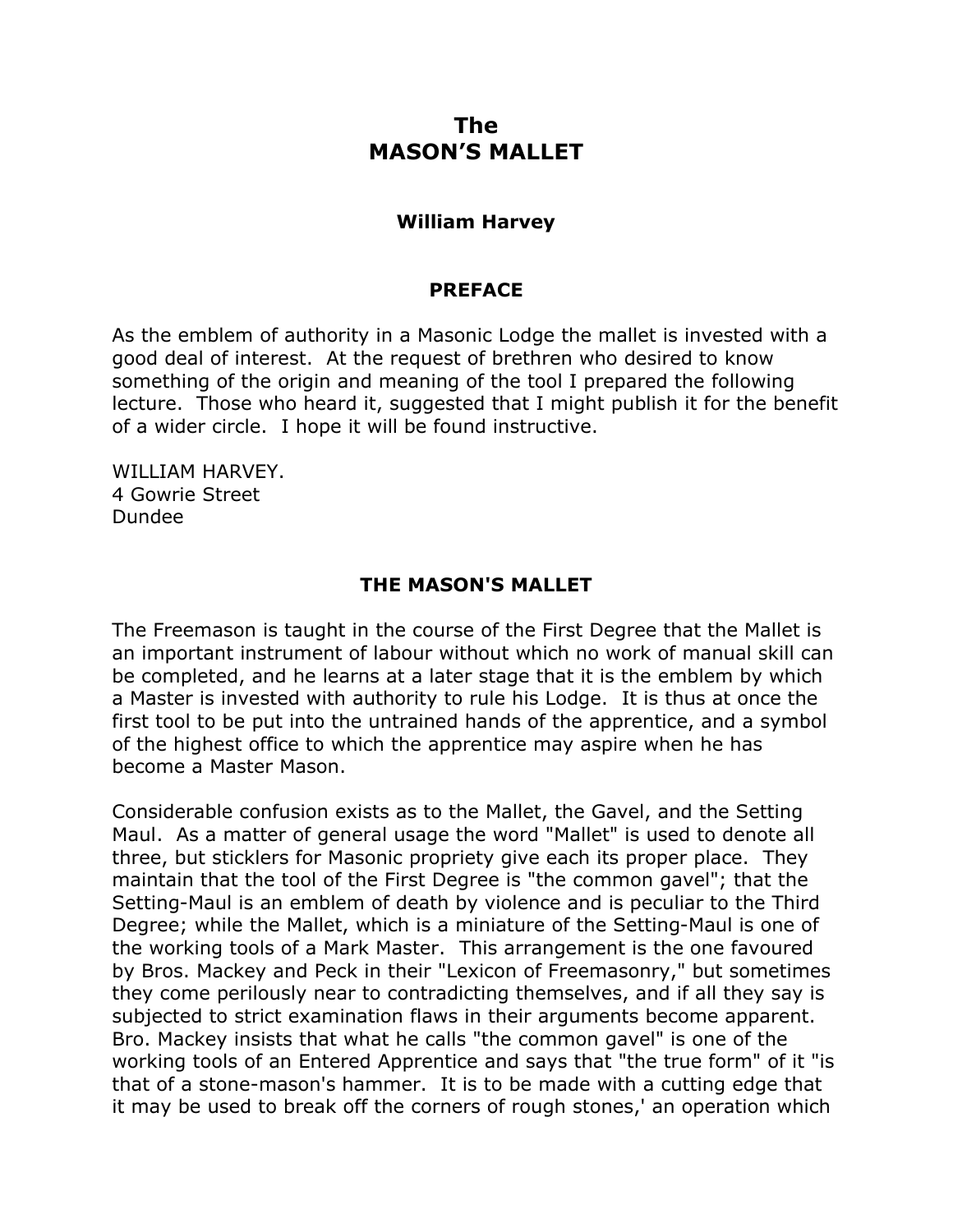could never be effected by the mallet." While this may be true, and while the work of breaking off the corners of the rough ashlar might be of a kind to which the apprentice operative would naturally be turned on beginning his trade, the cutting edge of the tool clearly implies the absence of the chisel. Bro. Mackey's book deals, for the most part, with things as they are in America, and as, I understand, the chisel is not a tool of the First Degree there the point does not arise, but in Britain where the chisel is presented it cannot be used along with another tool that has a cutting edge and clearly must be associated with the mallet whether we describe that instrument as a gavel or a setting-maul. Bro. Oliver makes "the common gavel or setting maul" synonymous terms, and although Mackey expresses his surprise to see so learned a Mason as Oliver falling into what he calls this "too usual error," we may follow our English brother's example and allow our American friend to go on his way rejoicing.

The gavel or mallet of the Master is sometimes called a "Hiram." The name is obviously derived from the central figure in the Third Degree, and it is explained that the reason for so describing the tool is that as Solomon controlled and directed the workmen in the Temple by the assistance of Hiram the Builder, so the Master preserves order in the Lodge by the aid of the gavel. I cannot but think that both the name and the explanation are childish and fanciful. It is perhaps not too unkind to suggest that some brother, in a condition of more than usual merriness, had applied the word to the mallet in a moment of thoughtless vulgarity, and that it has lingered in the language of other unthinking Craftsmen as a little bit of Masonic slang. But it has absolutely nothing to recommend it, and, indeed, much to demand its disuse. The Christian Freemason of today is taught to regard the Third Degree as a symbol of the Resurrection, and if to the mind of such a person there would be anything irreverent or objectionable in describing a cross as a "Christ," it should be equally distasteful to speak of the instrument of the builders as a "Hiram."

While the maul or mallet of the operative mason follows a standard pattern as to shape and size; that of the Speculative assumes many forms and is made of vastly differing materials. A collection of the mallets of the Lodges throughout the land would chew many interesting varieties. I have seen one made of wood from Gethsemane, another made from a timber of the old Mother Kilwinning Lodge room, and a third made from a whale's tooth.

But whatever the form or the material employed, the moral lessons are the same. On the threshold of our faith the Entered Apprentice is taught that the Mallet conveys the lesson that skill without exertion is of little avail, that labour is the lot of man, for the heart may conceive, and the head devise in vain, if the hand be not prompt to execute the design. Later as a Mark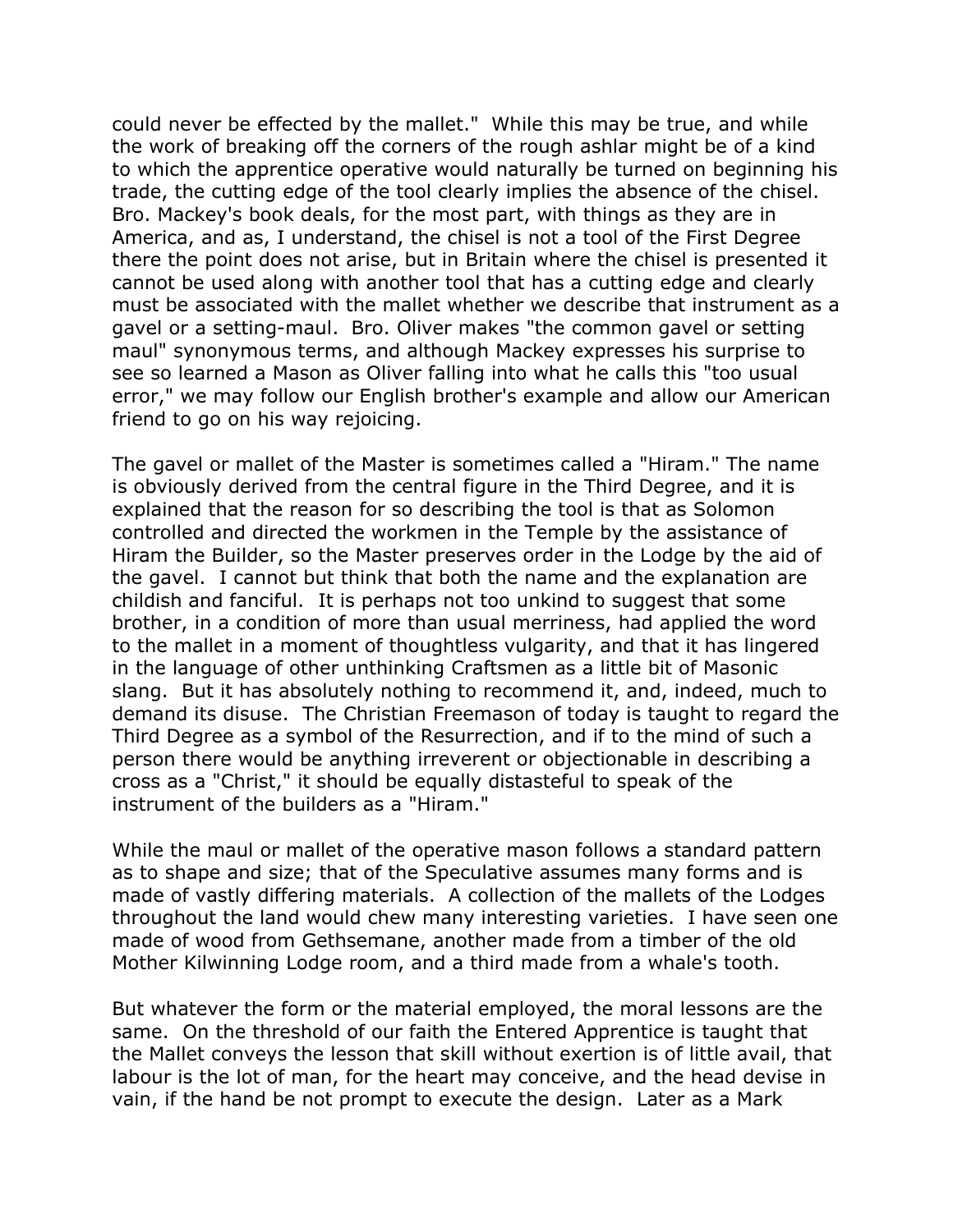Master Mason he learns that the Mallet is a moral emblem which teaches us to correct irregularities and aims at chewing us that by quiet deportment in the school of discipline he may attain to true contentment. What the Mallet is to the workman, the moralist goes on, enlightened reason is to the passions: it curbs ambition, represses envy, moderates anger, and encourages good dispositions. If it does all this may not one say with perfect truth that the Mallet is the symbol of what a Mason's life should be?

You will observe that, at the very outset, the Mallet is used to emphasise the importance, if not the dignity, of manual labour. "The heart may conceive, and the head devise in vain, if the hand he not prompt to execute the design." All over the world we find illustrations of this great truth in the records in stone of our operative brethren. The mighty temples of the East, the sacred fanes of our own beloved land, may be said to owe all their magnificence and beauty to the imagination of the architects who conceived them, and yet they would have remained so many insubstantial dreams had the band of the humble craftsman not been ready to embody them in stone. As in the realm of matter so in the land of ideals. The genius of the race has indicated the foundations of the temples of Truth, Honour and Justice, has specified that the stones must be hewn from the quarries of Goodness and Virtue, but beyond this the genius of the race is powerless, and if the Temples rise to completion it will be by the active effort of each individual builder.

And by the obligations which he takes every Freemason is such a builder. Our Craft is a great University of moral thought in which every one is a student. To some, it may be, the studies are unattractive. They matriculate, and having done so disappear, possibly to learn in other schools what would have been taught them in the Lodge as, after all, the Lodge but concerns itself with those things that are essential to all progress in Life. But if it be assumed that the Mason is anxious to pursue his calling, then within the confines of the Lodge he will find every encouragement towards higher things.

Moralising upon the Mallet he will learn to curb ambition, repress envy and moderate anger. Ambition within limits is a virtue, and he is a poor builder who lacks it, but the ambition that impels a man to disregard the feelings or the rights of others, or inspires him to seek only his own goals is that sin by which the angels fell. Reckless, unrestrained ambition

*Is a flame Blown by the winds of Pride that spareth not Things lovely or things good;*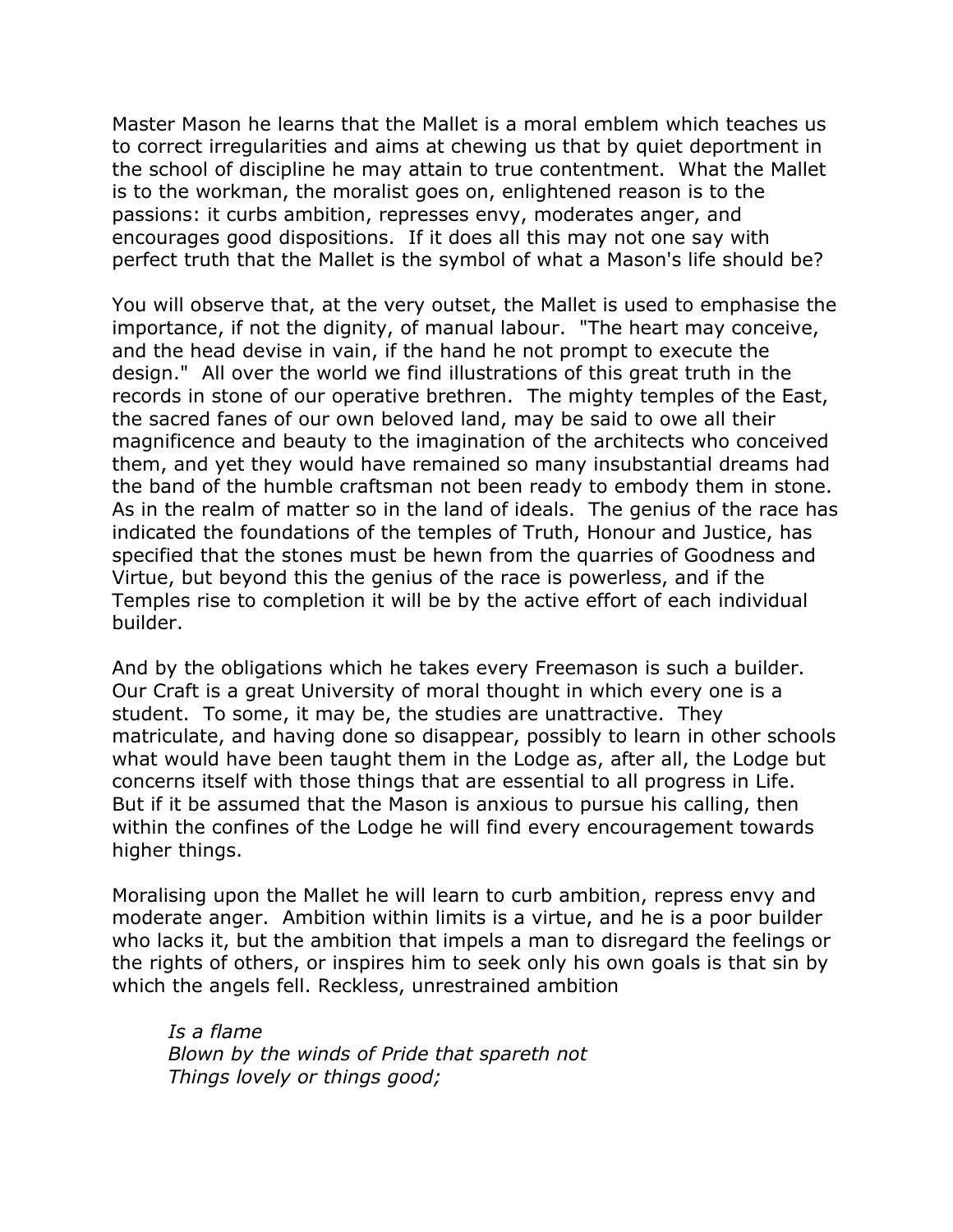and that is the kind of ambition which Freemasonry warns a brother to avoid. It has brought kings and princes of the earth to ruin and laid empires in the dust. It has imperiled immortal souls, and he who would guard against it must so discipline himself as to be able to respect the natural rights of his fellows.

The Mallet teaches us to repress Envy. Whether as a verb or a noun "envy" is an ugly word, denoting a condition of mind that no one should suffer who would enjoy the blessings of contentment. The dictionary describes it as "pain, grief, or annoyance felt at the happiness, success, or fortune of another; displeasure or grief aroused by the superiority of another accompanied with a certain degree of malice, or malignity, or hatred, and a desire to depreciate or depress the person envied; a repining at the good or prosperity of another." The annals of Scottish operative masonry preserve a tradition which furnishes an apt illustration of Envy inflamed by the success that attended honourable Ambition. It concerns the famous Prentice Pillar in Roslin Chapel. That beautiful column, with its spirals of flowers and foliage winding down its clustered shaft, was, according to the legend, the work of an apprentice who was a better craftsman than his master. "The latter being unable to execute the design of the pillar from the plans furnished to him, had to go to Rome to examine a similar one there, and on his return found that his apprentice had, in his absence, overcome all difficulties and finished the work." The skillful youth, like the brilliant young craftsman who cut the keystone for the secret vault, was regarded with immediate disfavour, and the master, instead of rejoicing at having trained such a workman, was overcome with jealous envy and killed the apprentice with a blow from his hammer. Other churches have their pillars round which lingers the same tradition, and in every department of life we have Envy exercising its baneful influence. The Freemason who would be true to the teaching of the Mallet will aim at living

*high above the wrong Of envy, or the bitterness of hate.*

Envy should have no place in a Lodge that is sacred to friendship and brotherly love for it is opposed to these as Light is to Darkness, and as the tropical sun is to the eternal snows of the polar regions.

The Mallet teaches us to moderate anger. "Essentially anger is a virtuous emotion, planted in the breast to intimidate and restrain wrong-doers; but through human infirmity, it is almost sure to he abused in one of four ways. A person under its influence may be hasty, passionate, fretful, or revengeful." And these are the weaknesses against which the Mason must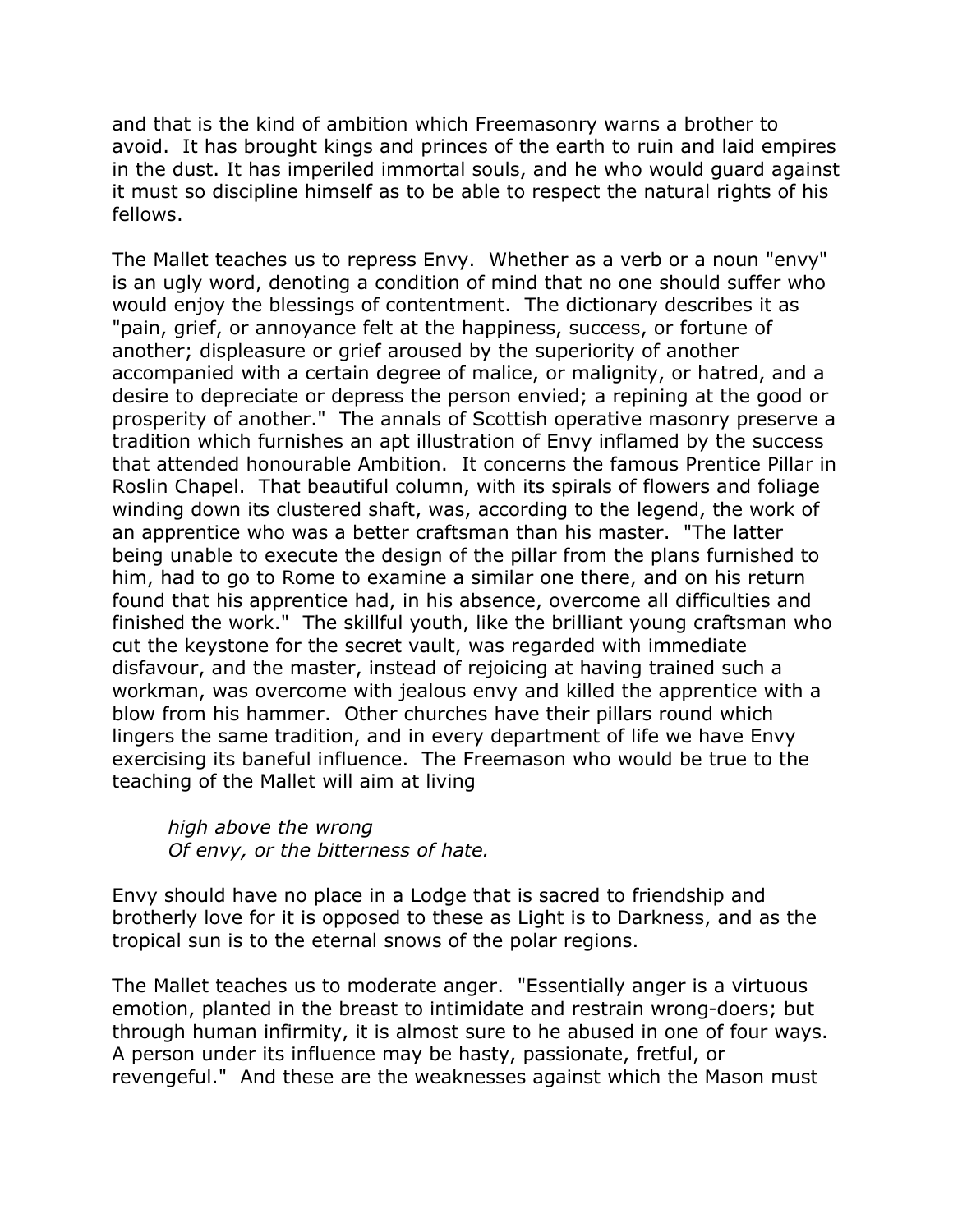guard. Longfellow has a striking line which says that "There is nothing so undignified as anger," and Thomson tells us that

*Senseless, and deformed, Convulsive Anger storms at large; or pale, And silent, settles into fell revenge.*

One may be moved to righteous anger by something done or something left undone but however justified one's wrath may be, it is wisdom to remember that

*'Tis the noblest mood - That takes least hold on anger.*

A word employed by an angry man, or a sentence used in the heat of the moment, may be regretted for a lifetime and leave memories unhappy and unforgettable. Few men when they come to die can say they have nothing to regret, no word they would willingly withdraw, no angry moment they would willingly, forget if they had the power. The Craftsmen who would faithfully follow the teachings of our Order must subdue Anger and slay its twin-brothers Malice and Revenge. Where these rear their ugly heads there can be no friendship, and without friendship there can be no Freemasonry.

Finally, the Mallet is the emblem of authority. As is the sceptre to the King so is the Mallet to the Master. On that night which should be the proudest night in his Masonic life when a brother is placed in the chair of his Lodge he receives the Mallet from the Installing Master as the last and highest touch of ceremonial. "I place in your hands the Mallet," says the installing officer. "It is the emblem of authority which you will use upon all necessary occasions. Its possession carries much power, with proportionate responsibility, but we feel sure that in your hands it will be wielded with discretion and wisdom so that order may be preserved in the Lodge."

The acceptance of the Mallet by a Master is an acknowledgment that the honour, the reputation, and the prosperity of the Lodge are in his keeping, and he is a poor master who does not so wield the symbol of authority as to impress upon the brethren the dignity and high importance of Freemasonry. He is enjoined by the ancient charge to consider as a pattern for his imitation the glorious luminary which regularly diffuses light and lustre to all, and if, in turn, he is to be a pattern to his brethren he must curb ambition, repress envy, and moderate anger. The Mallet should set the tone for the Lodge. An inefficient, a careless or an unworthy master may do incalculable damage to the Craft, and will certainly fail to inspire the brethren to good